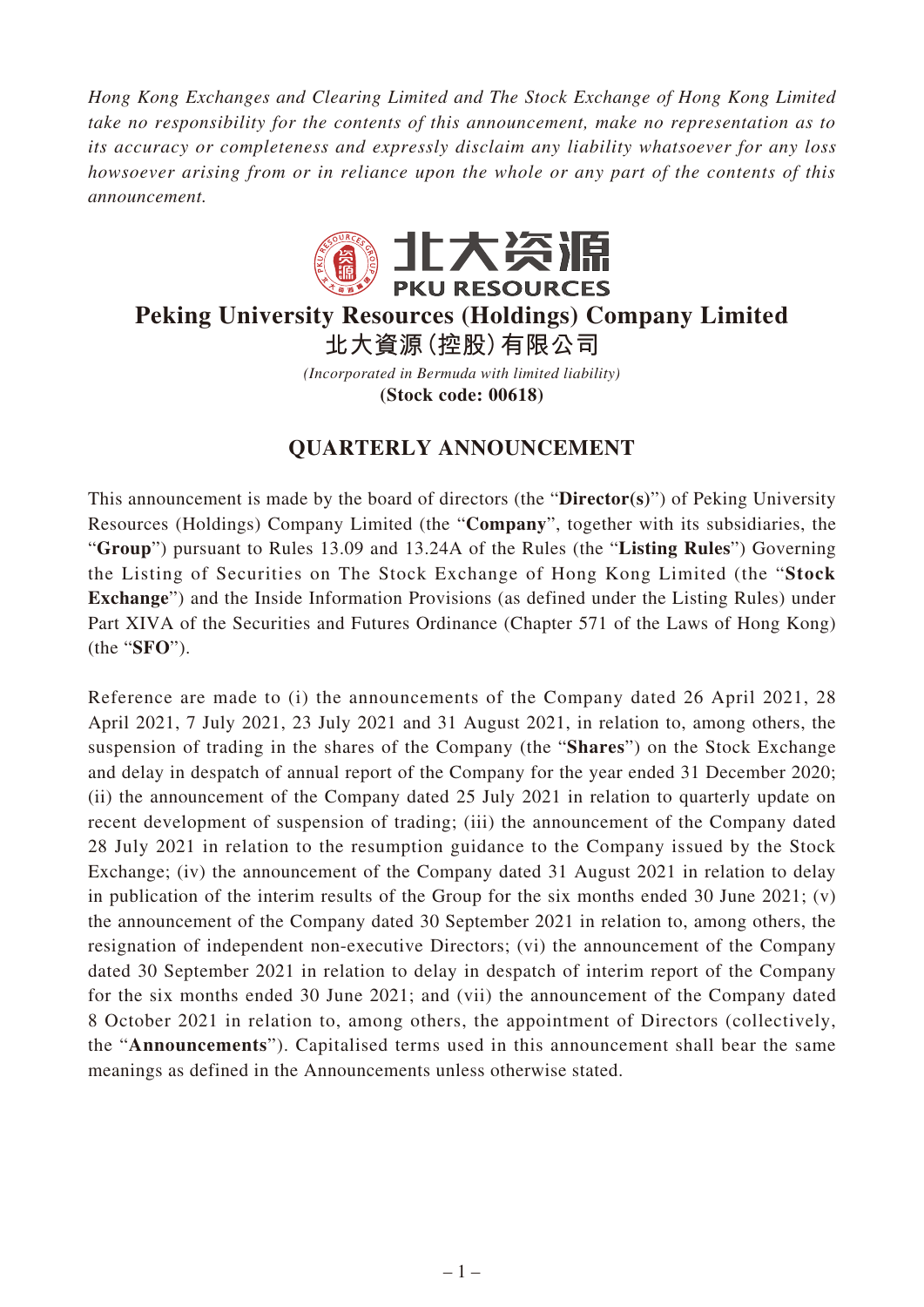# **RESUMPTION GUIDANCE**

On 23 July 2021, the Company received the following Resumption Guidance from the Stock Exchange:

- (i) publish the revised consolidated financial statements of the Company for the year ended 31 December 2020 and address any audit modifications;
- (ii) demonstrate the Company's compliance with Rule 13.24 of the Listing Rules; and
- (iii) announce all material information for the Company's shareholders (the "**Shareholders**") and investors to appraise the Company's position.

The Company must remedy the issues causing its trading suspension and fully comply with the Listing Rules to the Stock Exchange's satisfaction before trading in its securities is allowed to resume. For this purpose, the Company has the primary responsibility to devise its action plan for resumption. The Stock Exchange further indicates that it may modify or supplement the Resumption Guidance if the Company's situation changes.

Under Rule 6.01A(1) of the Listing Rules, the Stock Exchange may cancel the listing of any securities that have been suspended from trading for a continuous period of 18 months. In the case of the Company, the 18-month period expires on 25 October 2022. If the Company fails to remedy the issues causing its trading suspension, fulfill the Resumption Guidance and fully comply with the Listing Rules to the Stock Exchange's satisfaction and resume trading in the Shares by 25 October 2022, the Listing Division of the Stock Exchange will recommend the Listing Committee of the Stock Exchange to proceed with the cancellation of the Company's listing. Under Rules 6.01 and 6.10 of the Listing Rules, the Stock Exchange also has the right to impose a shorter specific remedial period, where appropriate.

## **UPDATES ON THE RESUMPTION PLAN AND THE PROGRESS**

## **Further delay in despatch of the Annual Report**

While the management of the Company has been communicating with Resources Group on the discrepancies regarding the amount due to Resources Group, additional time is required to reconcile the balance with Resources Group, due to the complex and historical reasons behind such discrepancies. Therefore the publication of the Annual Report has to be further delayed. The Company will use its best endeavours to ensure the Annual Report to be despatched as soon as practicable.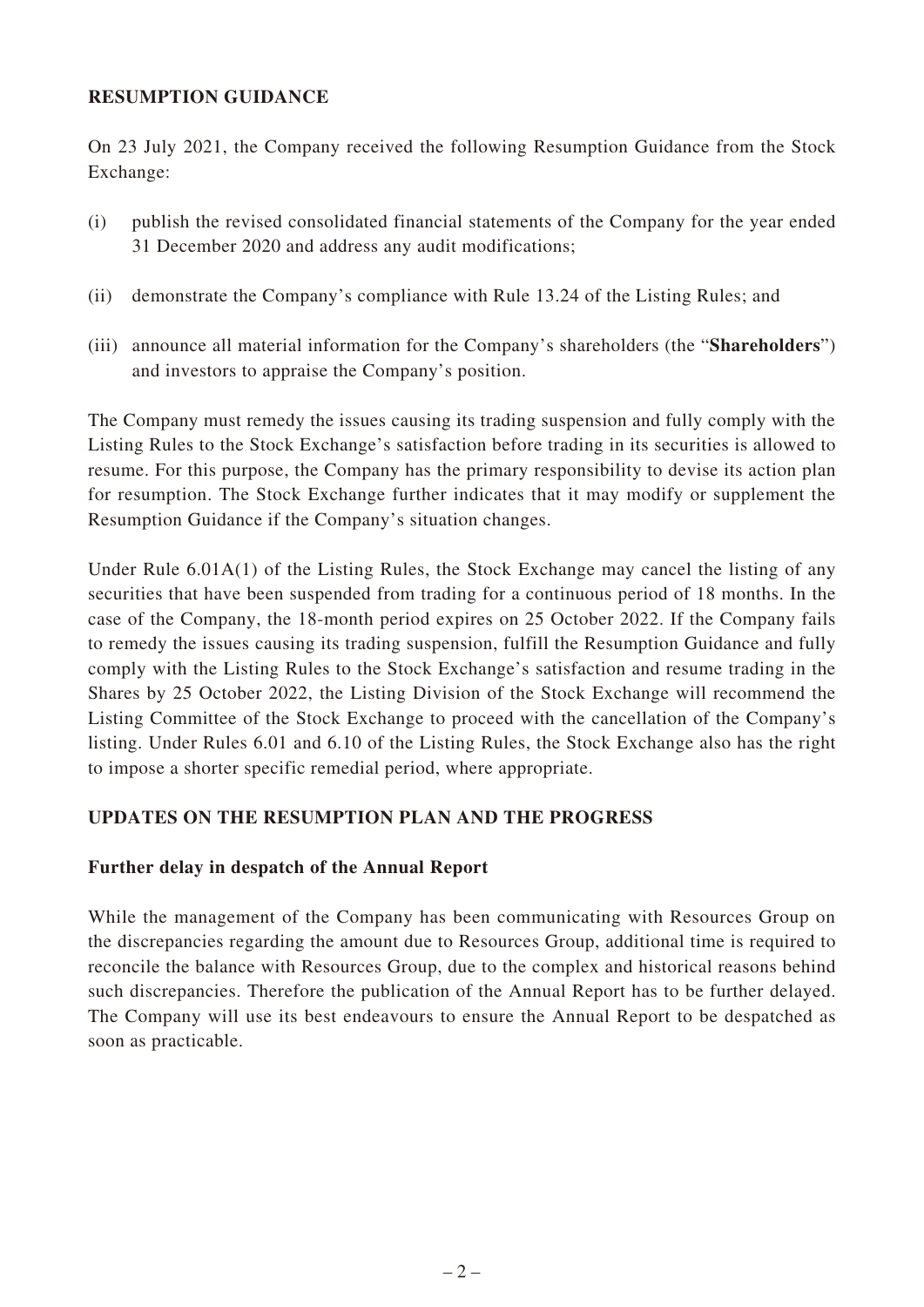# **Delay in publication of the 2021 Interim Results and despatch of the 2021 Interim Report**

Due to the delay in despatch of the Annual Report, the progress of the preparation and finalisation of the 2021 Interim Results is affected, which in turn further delays the publication of the 2021 Interim Results and the despatch of the 2021 Interim Report. The Company will use its best endeavours to publish the 2021 Interim Results and despatch the 2021 Interim Report as soon as practicable, following the despatch of the Annual Report.

The Company is taking appropriate steps to comply with the Resumption Guidance and will update the Shareholders and potential investors of the Company on, among others, the progress of the resumption plan as and when appropriate.

# **UPDATES ON THE BUSINESS OPERATIONS ON THE GROUP**

The Group is principally engaged in the distribution of information products in Hong Kong and the PRC, property development and property investment in the PRC.

## **Resignation of Directors**

Mr. Chan Chung Kik, Lewis, Mr. Lai Nga Ming, Edmund and Mr. Lau Ka Wing have resigned as the independent non-executive Directors, with effect from 30 September 2021, due to their intention to devote more time on other business commitments.

## **Appointment of Directors**

Mr. Yau Pak Yue has been appointed as the non-executive Director; Mr. Chu Kin Wang, Peleus, Mr. Chin Chi Ho, Stanley, Mr. Ning Rui and Mr. Chung Wai Man have been appointed as the independent non-executive Directors; and Mr. Wang Guiwu and Mr. Wong Kai Ho have been appointed as the executive Directors, all with effect from 8 October 2021.

## **Litigations**

The Company was recently informed that two civil complaints (the "**Civil Complaints**") had been filed in the Shanghai Financial Court against the indirectly wholly-owned subsidiaries of the Company as defendants. Please refer to the announcement of the Company dated 15 October 2021 for details on the Civil Complaints. As the court hearing of the Civil Complaints has not taken place, the eventual impact on the Group cannot be ascertained at the moment. The Company is proactively responding to the Civil Complaints and will comply with the disclosure requirements under the Listing Rules and the SFO in a timely manner.